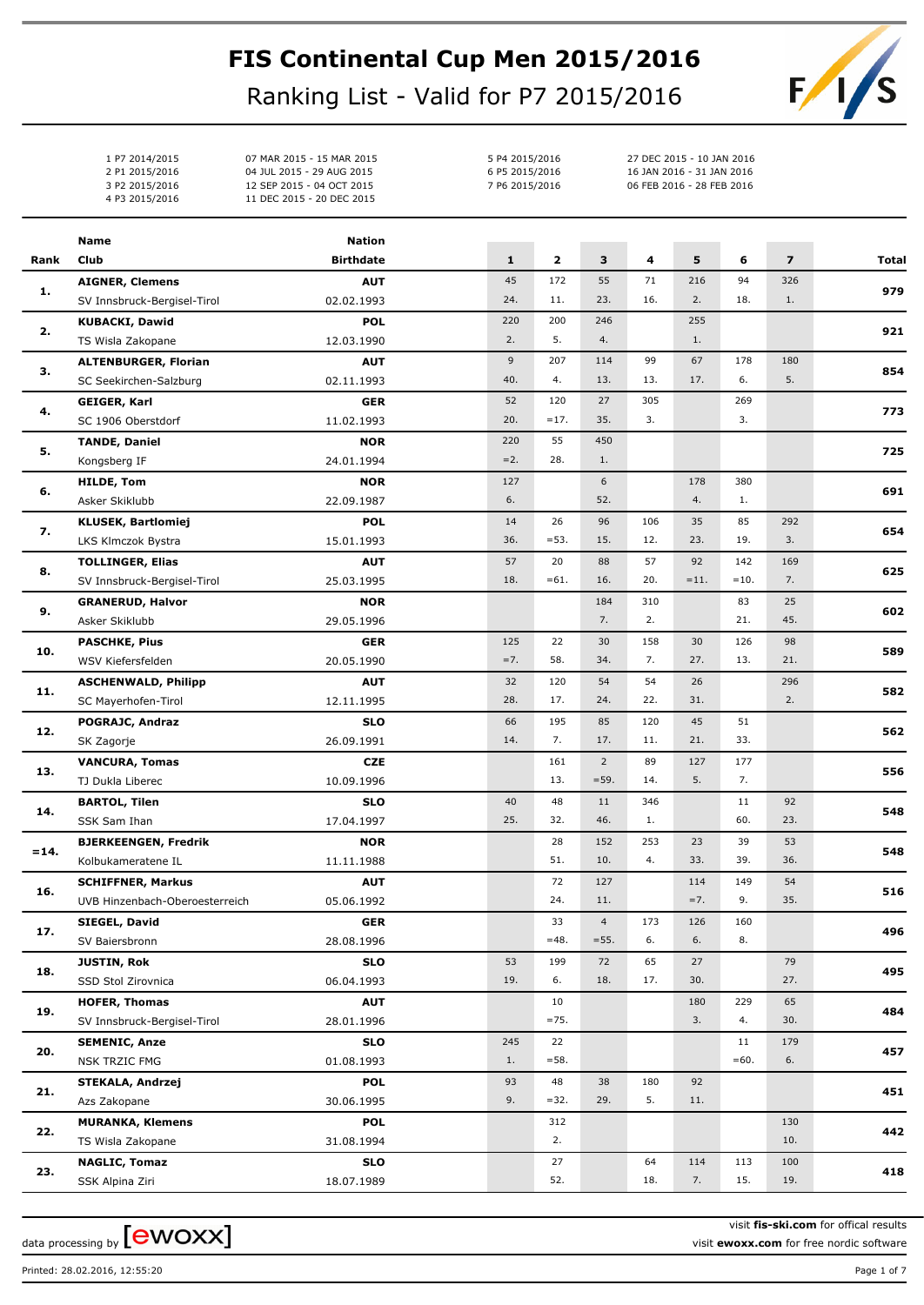|         | <b>Name</b>                   | <b>Nation</b>    |              |              |                |         |           |           |                         |       |
|---------|-------------------------------|------------------|--------------|--------------|----------------|---------|-----------|-----------|-------------------------|-------|
| Rank    | Club                          | <b>Birthdate</b> | $\mathbf{1}$ | $\mathbf{2}$ | 3              | 4       | 5         | 6         | $\overline{\mathbf{z}}$ | Total |
|         | ROEE, Espen                   | <b>NOR</b>       |              |              | 35             | 129     | 30        | 142       | 82                      |       |
| $= 23.$ | Tolga IL                      | 26.07.1993       |              |              | $=30.$         | 9.      | $=27.$    | 10.       | 26.                     | 418   |
|         | KOT, Maciej                   | <b>POL</b>       | 12           | 45           | 359            |         |           |           |                         |       |
| 25.     | AZS Zakopane                  | 09.06.1991       | 37.          | 39.          | 2.             |         |           |           |                         | 416   |
|         | <b>EISENBICHLER, Markus</b>   | <b>GER</b>       |              |              |                | 81      |           | 224       | 106                     |       |
| 26.     | TSV Siegsdorf                 | 03.04.1991       |              |              |                | 15.     |           | 5.        | 14.                     | 411   |
|         |                               |                  | 51           | 182          | 52             | 59      | 13        |           | 40                      |       |
| 27.     | <b>ZUPANCIC, Miran</b>        | <b>SLO</b>       | 21.          | 9.           | 25.            | 19.     | 40.       |           | 41.                     | 397   |
|         | SK Zagorje                    | 11.11.1989       |              |              |                |         |           |           |                         |       |
| 28.     | <b>FUCHS, Tim</b>             | <b>GER</b>       |              | 165          |                | 45      | 61        | 30        | 95                      | 396   |
|         | SC Degenfeld                  | 03.08.1997       |              | 12.          |                | 25.     | 19.       | 44.       | 22.                     |       |
| 29.     | <b>BJOERENG, Joacim</b>       | <b>NOR</b>       |              | 112          | 51             |         |           | 108       | 124                     | 395   |
|         | Roeykenhopp                   | 14.12.1995       |              | 20.          | 26.            |         |           | 17.       | 11.                     |       |
| 30.     | <b>HULA, Stefan</b>           | <b>POL</b>       | 69           | 147          | 178            |         |           |           |                         | 394   |
|         | KS Eve-nement Zakopane        | 29.09.1986       | 13.          | 14.          | 9.             |         |           |           |                         |       |
| 31.     | <b>HVALA, Jaka</b>            | <b>SLO</b>       |              | 33           |                | 26      |           | 330       |                         | 389   |
|         | Ssk Ponikve                   | 15.07.1993       |              | 48.          |                | 31.     |           | 2.        |                         |       |
|         | <b>KANTYKA, Przemyslaw</b>    | <b>POL</b>       |              | 283          |                |         | 5         | 70        | 27                      | 385   |
| 32.     | Lks Klimczok bystra           | 15.12.1996       |              | 3.           |                |         | 48.       | 27.       | 44.                     |       |
|         | <b>NEUMAYER, Michael</b>      | <b>GER</b>       |              |              | 124            | 121     |           | 24        | 102                     |       |
| 33.     | SC 1906 Oberstdorf            | 15.01.1979       |              |              | 12.            | 10.     |           | $=47.$    | 18.                     | 371   |
|         | ZNISZCZOL, Aleksander         | <b>POL</b>       | 216          | 37           | 17             | 20      |           | 33        | 19                      |       |
| 34.     | WSS Wisla                     | 08.03.1994       | 4.           | 44.          | $=40.$         | $= 33.$ |           | 40.       | 50.                     | 342   |
|         | <b>LANISEK, Anze</b>          | <b>SLO</b>       |              | 335          |                |         |           |           |                         |       |
| 35.     | Ssk Menges                    | 20.04.1996       |              | 1.           |                |         |           |           |                         | 335   |
|         | <b>WOHLGENANNT, Ulrich</b>    | <b>AUT</b>       |              |              |                |         |           | 56        | 278                     |       |
| 36.     | SK Kehlegg-Vorarlberg         | 01.08.1994       |              |              |                |         |           | 30.       | 4.                      | 334   |
|         |                               |                  |              |              | 23             | 45      |           |           |                         |       |
| 37.     | <b>KOZISEK, Cestmir</b>       | <b>CZE</b>       |              | 82<br>21.    | 37.            | $=25.$  | 68<br>16. | 71<br>26. | 36<br>42.               | 325   |
| 38.     | LSK Lomnice nad Popelkou      | 09.11.1991       |              |              |                |         |           |           |                         |       |
|         | <b>HAMANN, Martin</b>         | <b>GER</b>       |              | 58           | $\overline{4}$ |         | 79        | 134       | 16                      | 291   |
|         | SG Nickelhuette Aue           | 10.04.1997       |              | 26.          | $= 55.$        |         | $=14.$    | 12.       | 54.                     |       |
| 39.     | PAVLOVCIC, Bor                | <b>SLO</b>       |              |              |                |         | 110       | 110       | 61                      | 281   |
|         | Nd Ratece planica             | 27.06.1998       |              |              |                |         | 9.        | 16.       | 32.                     |       |
| 40.     | <b>STJERNEN, Andreas</b>      | <b>NOR</b>       |              |              | 277            |         |           |           |                         | 277   |
|         | Sprova IL                     | 30.07.1988       |              |              | 3.             |         |           |           |                         |       |
| 41.     | <b>HLAVA, Lukas</b>           | <b>CZE</b>       | 39           | 32           | 15             |         |           | 82        | 103                     | 271   |
|         | Dukla Liberec                 | 10.09.1984       | 27.          | 50.          | 42.            |         |           | 22.       | 16.                     |       |
| 42.     | <b>BIEGUN, Krzysztof</b>      | <b>POL</b>       | 64           | 44           | 35             |         |           | 42        | 85                      | 270   |
|         | SS-R LZS Sokol Szczyrk        | 21.05.1994       | 15.          | 41.          | 30.            |         |           | 36.       | 25.                     |       |
| 43.     | <b>COLLOREDO, Sebastian</b>   | ITA              |              | 185          | 32             |         |           |           | 50                      | 267   |
|         | GRUPPO SCIATORI FIAMME GIALL  | 09.09.1987       |              | 8.           | 32.            |         |           |           | 37.                     |       |
|         | JANDA, Jakub                  | <b>CZE</b>       |              | 58           | 206            |         |           |           |                         |       |
| 44.     | Dukla Liberec                 | 27.04.1978       |              | $= 26.$      | 6.             |         |           |           |                         | 264   |
|         | <b>PREVC, Cene</b>            | <b>SLO</b>       |              | 176          |                |         | 88        |           |                         |       |
| $= 44.$ | Sk Triglav kranj              | 12.03.1996       |              | 10.          |                |         | 13.       |           |                         | 264   |
|         | <b>HUBER, Stefan</b>          | <b>AUT</b>       | 77           | 48           | 57             | 12      |           | 43        | 18                      |       |
| 46.     | SC Seekirchen-Salzburg        | 08.03.1994       | 12.          | $=32.$       | 22.            | 39.     |           | 35.       | $= 51.$                 | 255   |
|         | <b>PRISLIC, Ernest</b>        | <b>SLO</b>       |              | 146          |                |         |           |           | 103                     |       |
| 47.     | SK Zagorje                    | 30.09.1993       |              | 15.          |                |         |           |           | $=16.$                  | 249   |
|         | <b>INSAM, Alex</b>            | ITA              |              | 36           | 20             |         |           | 120       | 65                      |       |
| 48.     | S. C. GARDENA RAIFFEISEN GHER | 19.12.1997       |              | 45.          | 38.            |         |           | 14.       | $=30.$                  | 241   |
|         | PREVC, Domen                  | SLO              |              | 10           | 231            |         |           |           |                         |       |
| $= 48.$ |                               | 04.06.1999       |              | $=75.$       | 5.             |         |           |           |                         | 241   |
|         | Sk Triglav kranj              |                  |              |              |                |         |           |           |                         |       |
| $= 48.$ | QUECK, Danny                  | GER              | 50           | 80           | 70             |         | 35        |           | 6                       | 241   |
|         | WSV 08 Lauscha                | 17.09.1989       | $=22.$       | 23.          | 19.            |         | $= 23.$   |           | 64.                     |       |
| 51.     | <b>KOFLER, Andreas</b>        | <b>AUT</b>       | 59           |              |                |         | 93        | 72        |                         | 224   |
|         | SV Innsbruck-Bergisel-Tirol   | 17.05.1984       | 17.          |              |                |         | 10.       | 25.       |                         |       |

visit **fis-ski.com** for offical results visit **ewoxx.com** for free nordic software

Printed: 28.02.2016, 12:55:20 Page 2 of 7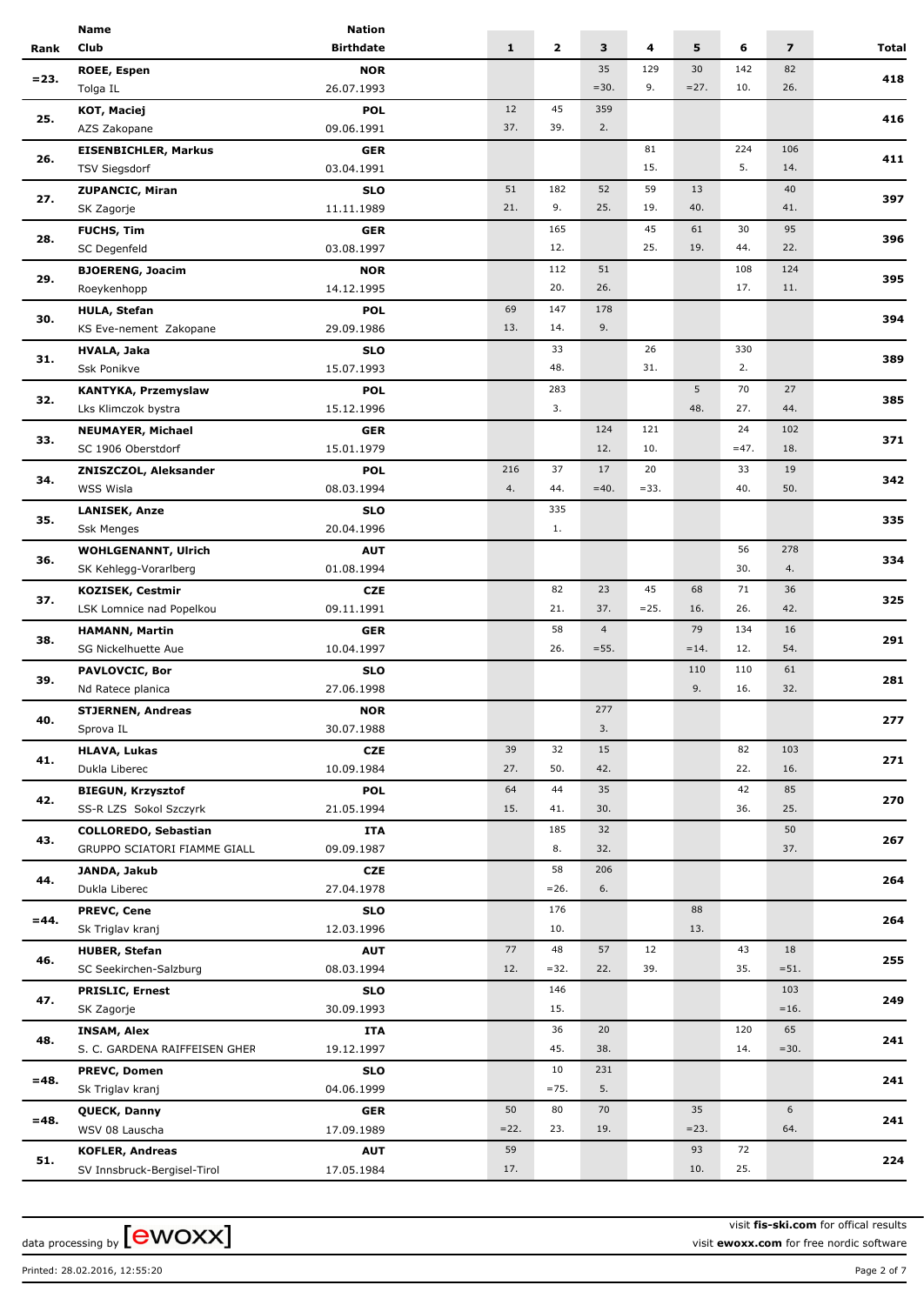|         | <b>Name</b>                    | <b>Nation</b>    |                |                |                         |         |         |                         |                         |       |
|---------|--------------------------------|------------------|----------------|----------------|-------------------------|---------|---------|-------------------------|-------------------------|-------|
| Rank    | Club                           | <b>Birthdate</b> | $\mathbf{1}$   | $\mathbf{2}$   | $\overline{\mathbf{3}}$ | 4       | 5       | 6                       | $\overline{\mathbf{z}}$ | Total |
|         | <b>DIETHART, Thomas</b>        | <b>AUT</b>       |                |                |                         | 43      |         | 32                      | 144                     |       |
| 52.     | UVB Hinzenbach-Oberoesterreich | 25.02.1992       |                |                |                         | 28.     |         | 41.                     | 9.                      | 219   |
|         | ZIOBRO, Jan                    | <b>POL</b>       |                | 55             |                         |         |         | 52                      | 109                     |       |
| 53.     | <b>WKS Zakopane</b>            | 24.06.1991       |                | $=28.$         |                         |         |         | $=31.$                  | 13.                     | 216   |
|         |                                | <b>GER</b>       | 61             | 6              | 13                      | 44      | 10      | $\overline{\mathbf{3}}$ | 68                      |       |
| 54.     | <b>WINTER, Paul</b>            |                  | 16.            | $= 83.$        | $=44.$                  | 27.     | 42.     | $= 70.$                 | 29.                     | 205   |
|         | SC Willingen                   | 05.10.1997       |                |                |                         |         |         |                         |                         |       |
| 55.     | <b>VELTA, Rune</b>             | <b>NOR</b>       |                |                |                         |         | 35      | 81                      | 74                      | 190   |
|         | Lommedalen IL                  | 19.07.1989       |                |                |                         |         | $= 23.$ | $= 23.$                 | 28.                     |       |
| 56.     | WOLNY, Jakub                   | <b>POL</b>       |                |                |                         | 47      | 16      | 19                      | 105                     | 187   |
|         | Lks Klimczok bystra            | 15.05.1995       |                |                |                         | 24.     | 38.     | $= 51.$                 | 15.                     |       |
|         | <b>WANK, Andreas</b>           | <b>GER</b>       |                |                | 181                     |         |         |                         |                         |       |
| 57.     | SC Hinterzarten                | 18.02.1988       |                |                | 8.                      |         |         |                         |                         | 181   |
| 58.     | <b>GLASDER, Michael</b>        | <b>USA</b>       |                | $\overline{7}$ |                         |         |         | 24                      | 145                     |       |
|         | Norge Ski Club                 | 27.03.1989       |                | $= 81.$        |                         |         |         | 47.                     | 8.                      | 176   |
|         | <b>HUBER, Daniel</b>           | <b>AUT</b>       |                |                |                         |         |         | 81                      | 87                      |       |
| 59.     | SC Seekirchen-Salzburg         | 02.01.1993       |                |                |                         |         |         | 23.                     | 24.                     | 168   |
|         |                                |                  |                |                |                         |         |         |                         |                         |       |
| 60.     | <b>STURSA, Vojtech</b>         | <b>CZE</b>       |                |                |                         | 13      | 49      | 84                      | 18                      | 164   |
|         | Dukla Liberec                  | 03.08.1995       |                |                |                         | $= 37.$ | 20.     | 20.                     | $= 51.$                 |       |
| 61.     | <b>ZYLA, Piotr</b>             | <b>POL</b>       |                |                |                         |         |         | 62                      | 100                     | 162   |
|         | WSS Wisla                      | 16.01.1987       |                |                |                         |         |         | 29.                     | $=19.$                  |       |
| 62.     | <b>EGLOFF, Luca</b>            | SUI              | 29             |                |                         |         | 79      | 52                      |                         |       |
|         | Grabserberg                    | 06.06.1995       | 32.            |                |                         |         | 14.     | 31.                     |                         | 160   |
|         | LEYHE, Stephan                 | <b>GER</b>       | 149            |                |                         |         |         |                         |                         |       |
| 63.     |                                | 05.01.1992       | 5.             |                |                         |         |         |                         |                         | 149   |
|         | <b>BOYD-CLOWES, Mackenzie</b>  | <b>CAN</b>       |                |                |                         | 140     |         |                         |                         |       |
| 64.     | Altius Nordic Ski Club         | 13.07.1991       |                |                |                         | 8.      |         |                         |                         | 140   |
|         |                                |                  |                |                |                         |         |         |                         |                         |       |
| $= 64.$ | PREVC, Peter                   | <b>SLO</b>       |                | 140            |                         |         |         |                         |                         | 140   |
|         | SK Triglav Kranj               | 20.09.1992       |                | 16.            |                         |         |         |                         |                         |       |
| 66.     | <b>MIETUS, Krzysztof</b>       | <b>POL</b>       |                | 10             |                         | 52      | 15      | $\overline{4}$          | 55                      | 136   |
|         | AZS Zakopane                   | 08.03.1991       |                | $=75.$         |                         | 23.     | 39.     | $=68.$                  | 34.                     |       |
|         | <b>GANGNES, Kenneth</b>        | <b>NOR</b>       | 125            |                |                         |         |         |                         |                         |       |
| 67.     |                                | 15.05.1989       | 7.             |                |                         |         |         |                         |                         | 125   |
|         | JOHANSSON, Robert              | <b>NOR</b>       | $\overline{4}$ | 5              |                         |         |         | 5                       | 110                     |       |
| 68.     | Soere Aal IL                   | 23.03.1990       | 45.            | $= 86.$        |                         |         |         | 67.                     | 12.                     | 124   |
|         | <b>SCHULER, Andreas</b>        | <b>SUI</b>       |                | 35             |                         |         | 20      | 19                      | 46                      |       |
| 69.     | Einsiedeln                     | 30.12.1995       |                | 47.            |                         |         | 37.     | $= 51.$                 | 39.                     | 120   |
|         |                                |                  |                |                |                         |         |         |                         |                         |       |
| 70.     | LEJA, Krzysztof                | <b>POL</b>       |                | 116            |                         |         |         |                         |                         | 116   |
|         | AZS ZAKOPANE                   | 21.02.1996       |                | 19.            |                         |         |         |                         |                         |       |
| 71.     | <b>LAMY, CHAPPUIS</b>          | <b>FRA</b>       |                |                | 105                     |         |         |                         |                         | 105   |
|         | Bois D'amont                   | 10.09.1993       |                |                | 14.                     |         |         |                         |                         |       |
|         | <b>POLASEK, Viktor</b>         | <b>CZE</b>       | 29             | 42             |                         |         |         | 23                      | 11                      |       |
| $= 71.$ | Sk Nove mesto na morave        | 18.07.1997       | $= 32.$        | 42.            |                         |         |         | 49.                     | 60.                     | 105   |
|         | <b>REISENAUER, Janni</b>       | <b>AUT</b>       |                | 45             | 40                      |         |         | 19                      |                         |       |
| 73.     | TSU St. Veit-Salzburg          | 07.11.1997       |                | $= 39.$        | 28.                     |         |         | $= 51.$                 |                         | 104   |
|         | <b>LINDVIK, Marius</b>         | <b>NOR</b>       |                |                | 24                      | 55      | 22      |                         |                         |       |
| 74.     | Raelingen Skiklubb             | 27.06.1998       |                |                | 36.                     | 21.     | $= 34.$ |                         |                         | 101   |
|         |                                |                  |                |                |                         |         |         |                         |                         |       |
| 75.     | PEIER, Killian                 | SUI              |                |                | 61                      |         |         | 32                      | 5                       | 98    |
|         | Vallee du Joux                 | 28.03.1995       |                |                | 21.                     |         |         | $=41.$                  | 65.                     |       |
| 76.     | <b>TROFIMOV, Roman</b>         | <b>RUS</b>       | 6              | 48             |                         | 9       | 6       | 11                      | 13                      | 93    |
|         | Sdushor CSP N. Novgorod        | 19.11.1989       | $=42.$         | $= 32.$        |                         | $=42.$  | 47.     | $=60.$                  | 58.                     |       |
|         | <b>ALEXANDER, Nicholas</b>     | <b>USA</b>       |                |                |                         | 9       | 33      | 50                      |                         |       |
| 77.     |                                | 24.08.1988       |                |                |                         | 42.     | 26.     | 34.                     |                         | 92    |
|         | <b>WENIG, Daniel</b>           | <b>GER</b>       |                | 82             | 10                      |         |         |                         |                         |       |
| $= 77.$ | SK Berchtesgaden               | 12.08.1991       |                | $= 21.$        | 48.                     |         |         |                         |                         | 92    |
|         | <b>SWENSEN, Vegard</b>         | <b>NOR</b>       | 90             |                |                         |         |         |                         |                         |       |
| 79.     |                                | 22.10.1986       | 10.            |                |                         |         |         |                         |                         | 90    |
|         |                                |                  |                |                |                         |         |         |                         |                         |       |

visit **fis-ski.com** for offical results

Printed: 28.02.2016, 12:55:20 Page 3 of 7

visit **ewoxx.com** for free nordic software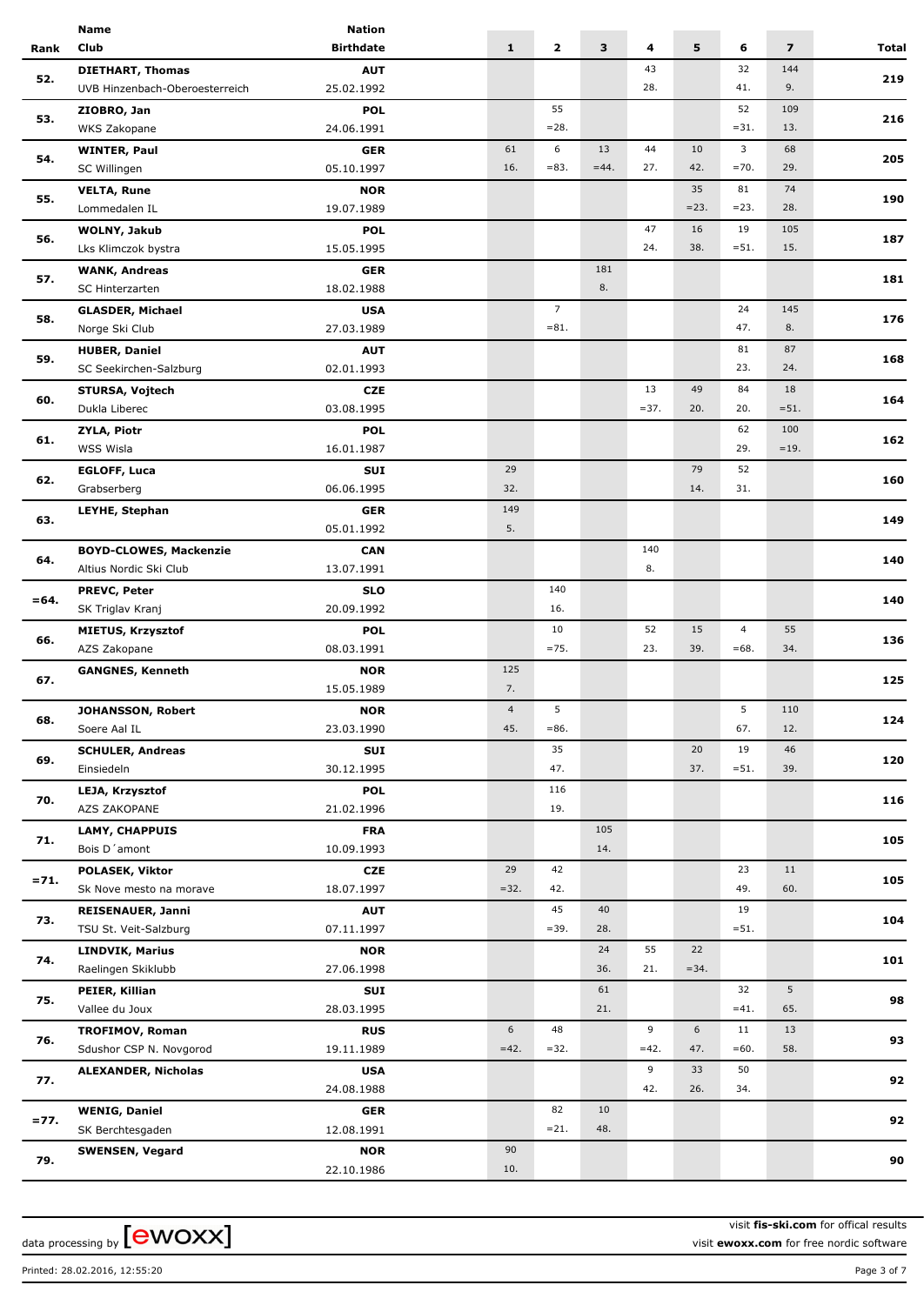|         | Name                                             | <b>Nation</b>            |                       |              |                 |              |                 |                |                         |       |
|---------|--------------------------------------------------|--------------------------|-----------------------|--------------|-----------------|--------------|-----------------|----------------|-------------------------|-------|
| Rank    | Club                                             | <b>Birthdate</b>         | $\mathbf{1}$          | $\mathbf{2}$ | 3               | 4            | 5               | 6              | $\overline{\mathbf{z}}$ | Total |
|         | <b>KRAUS, Marinus</b>                            | <b>GER</b>               |                       |              |                 |              | 22              | 41             | 20                      |       |
| 80.     | WSV Oberaudorf                                   | 13.02.1991               |                       |              |                 |              | 34.             | 37.            | 49.                     | 83    |
|         | MEZNAR, Mitja                                    | <b>SLO</b>               | 81                    |              |                 |              |                 |                |                         |       |
| 81.     |                                                  | 30.06.1988               | 11.                   |              |                 |              |                 |                |                         | 81    |
|         | SIEGEL, Jonathan                                 | <b>GER</b>               |                       |              | 5               |              | 42              | 21             | 12                      |       |
| 82.     | Sv Baiersbronn                                   | 04.07.1998               |                       |              | 54.             |              | 22.             | 50.            | 59.                     | 80    |
|         | <b>HEINRICH, Tim</b>                             | <b>GER</b>               |                       | 14           |                 |              |                 |                | 60                      |       |
| 83.     | Wsv Schmiedefeld                                 | 06.05.1995               |                       | $=67.$       |                 |              |                 |                | 33.                     | 74    |
|         | SATO, Yukiya                                     | <b>JPN</b>               |                       | 42           | 31              |              |                 |                |                         |       |
| 84.     | Megmilk Snow Brand Ski Team                      | 19.06.1995               |                       | $=42.$       | 33.             |              |                 |                |                         | 73    |
|         | <b>SELL, Adrian</b>                              | <b>GER</b>               |                       | 5            |                 |              | 66              |                |                         |       |
| 85.     | Sv Messstetten                                   | 28.04.1998               |                       | $= 86.$      |                 |              | 18.             |                |                         | 71    |
|         | JELAR, Ziga                                      | <b>SLO</b>               |                       |              |                 |              |                 | 69             | $\mathbf{1}$            |       |
| 86.     | Sk Triglav kranj                                 | 22.10.1997               |                       |              |                 |              |                 | 28.            | 71.                     | 70    |
|         | RHOADS, William                                  | <b>USA</b>               |                       | 12           | 6               |              |                 | $\overline{3}$ | 47                      |       |
| 87.     | <b>UOP Sports Clubs</b>                          | 08.06.1995               |                       | $=71.$       | $= 52.$         |              |                 | 70.            | 38.                     | 68    |
|         |                                                  |                          |                       | 52           |                 |              |                 |                | 15                      |       |
| 88.     | <b>CHOI, Seou</b><br>High1 Resort                | <b>KOR</b><br>03.12.1982 |                       | 30.          |                 |              |                 |                | $= 55.$                 | 67    |
|         |                                                  |                          | $\overline{7}$        |              |                 | 15           |                 | 10             | 35                      |       |
| $= 88.$ | <b>KAELIN, Pascal</b><br>Einsiedeln              | SUI<br>11.01.1993        | 41.                   |              |                 | 36.          |                 | 63.            | 43.                     | 67    |
|         |                                                  |                          | 19                    | 46           |                 |              |                 |                |                         |       |
| 90.     | <b>ROMASHOV, Alexey</b><br>Saint-Petersburg KOR1 | <b>RUS</b><br>29.04.1992 | 35.                   | $=36.$       |                 |              |                 |                |                         | 65    |
|         |                                                  |                          |                       |              |                 |              |                 |                |                         |       |
| 91.     | <b>MUELLER, Lukas</b>                            | <b>AUT</b>               | $\overline{2}$<br>47. | 62<br>25.    |                 |              |                 |                |                         | 64    |
|         | SV Villach-Kaernten                              | 14.03.1992               |                       |              |                 |              |                 |                |                         |       |
| $= 91.$ | <b>TEPES, Jurij</b>                              | <b>SLO</b>               |                       |              | 64<br>20.       |              |                 |                |                         | 64    |
|         | SD Dolomiti                                      | 14.02.1989               |                       |              |                 |              |                 |                |                         |       |
| 93.     | <b>GREIDERER, Simon</b>                          | <b>AUT</b>               | 40<br>$= 25.$         | 5            |                 |              |                 | 18<br>55.      |                         | 63    |
|         | HSV Absam-Bergisel-Tirol                         | 18.01.1996               |                       | 86.          |                 |              |                 |                |                         |       |
| 94.     | <b>CECON, Federico</b>                           | <b>ITA</b>               |                       | 46           | 9               |              |                 |                |                         | 55    |
|         | GRUPPO SCIATORI FIAMME GIALL                     | 11.06.1994               |                       | $=36.$       | 49.             |              |                 |                |                         |       |
| 95.     | <b>BICKNER, Kevin</b>                            | <b>USA</b>               |                       | 25           |                 |              |                 | 29             |                         | 54    |
|         | Norge Ski Club                                   | 23.09.1996               |                       | 55.          |                 |              |                 | 45.            |                         |       |
| $= 95.$ | <b>SINKOVEC, Jure</b>                            | <b>SLO</b>               |                       |              |                 | 28           | 26              |                |                         | 54    |
|         | SSK SAM Ihan                                     | 03.07.1985               |                       |              |                 | 30.          | $= 31.$         |                |                         |       |
| 97.     | <b>DESCOMBES, SEVOIE</b>                         | <b>FRA</b>               |                       | 12           | 41              |              |                 |                |                         | 53    |
|         | Douanes - Chamonix                               | 09.01.1984               |                       | 71.          | 27.             |              |                 |                |                         |       |
| $= 97.$ | ITO, Masamitsu                                   | <b>JPN</b>               |                       |              | 13              |              |                 | 40             |                         | 53    |
|         | Shimokawa Shogyo High School                     | 27.02.1998               |                       |              | 44.             |              |                 | 38.            |                         |       |
| $= 97.$ | <b>SJOEEN, Phillip</b>                           | <b>NOR</b>               |                       |              |                 | 42           | 11              |                |                         | 53    |
|         | Bekkelaget SK                                    | 24.12.1995               |                       |              |                 | 29.          | 41.             |                |                         |       |
| 100.    | <b>DELLASEGA, Roberto</b>                        | ITA                      | 31                    | 10           | $7\overline{ }$ |              | $\overline{3}$  |                |                         | 51    |
|         | GRUPPO SCIATORI FIAMME GIALL                     | 15.06.1990               | $= 29.$               | 75.          | 50.             |              | 50.             |                |                         |       |
| 101.    | <b>KLIMOV, Evgeniy</b>                           | <b>RUS</b>               | 50                    |              |                 |              |                 |                |                         | 50    |
|         |                                                  | 03.02.1994               | 22.                   |              |                 |              |                 |                |                         |       |
| $=101.$ | <b>LARINTO, Ville</b>                            | <b>FIN</b>               |                       | 50           |                 |              |                 |                |                         | 50    |
|         | Lahden Hiihtoseura                               | 11.04.1990               |                       | 31.          |                 |              |                 |                |                         |       |
| 103.    | <b>BARTOL, Gasper</b>                            | <b>SLO</b>               |                       | 46           | $\mathbf{1}$    |              |                 |                |                         | 47    |
|         | SSK Sam Ihan                                     | 27.09.1991               |                       | 36.          | 61.             |              |                 |                |                         |       |
| 104.    | <b>ALAMOMMO, Andreas</b>                         | <b>FIN</b>               |                       | 26           |                 | 13           | $7\overline{ }$ |                |                         | 46    |
|         | Ounasvaaran Hiihtoseura                          | 23.12.1998               |                       | 53.          |                 | 37.          | 45.             |                |                         |       |
| 105.    | PUNGERTAR, Matjaz                                | <b>SLO</b>               |                       |              |                 |              |                 |                | 45                      | 45    |
|         | <b>SSK Menges</b>                                | 14.08.1990               |                       |              |                 |              |                 |                | 40.                     |       |
| 106.    | <b>BRADATSCH, Sebastian</b>                      | <b>GER</b>               | 31                    | 13           |                 |              |                 |                |                         | 44    |
|         | WSC 07 Ruhla                                     | 08.05.1996               | 29.                   | 70.          |                 |              |                 |                |                         |       |
| 107.    | <b>BIRCHLER, Tobias</b>                          | SUI                      |                       |              | $\mathbf{1}$    | $\mathbf{1}$ | 21              | $\overline{2}$ | 15                      | 40    |
|         | Einsiedeln                                       | 29.07.1997               |                       |              | $=61.$          | $=48.$       | 36.             | 72.            | 55.                     |       |

visit **fis-ski.com** for offical results

visit **ewoxx.com** for free nordic software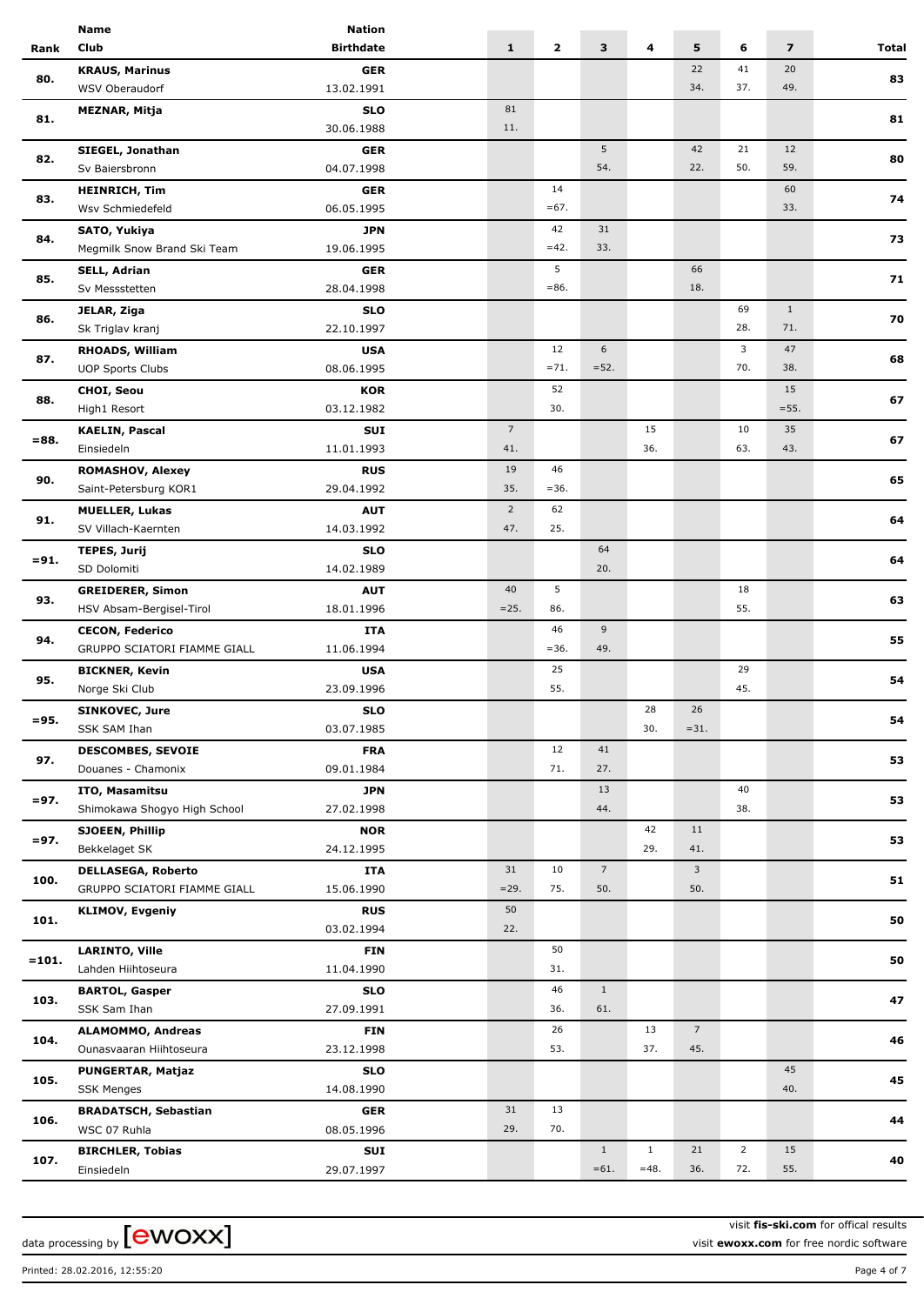|          | <b>Name</b>                    | <b>Nation</b>            |              |                |                |              |                 |     |                         |       |
|----------|--------------------------------|--------------------------|--------------|----------------|----------------|--------------|-----------------|-----|-------------------------|-------|
| Rank     | Club                           | <b>Birthdate</b>         | $\mathbf{1}$ | $\mathbf{z}$   | 3              | 4            | 5               | 6   | $\overline{\mathbf{z}}$ | Total |
|          | <b>NOMME, Martti</b>           | <b>EST</b>               |              | 36             |                |              |                 |     |                         |       |
| 108.     | Voru Sportschool               | 07.08.1993               |              | $=45.$         |                |              |                 |     |                         | 36    |
|          | <b>BERGER, Lars</b>            | <b>NOR</b>               |              | 14             | 18             |              |                 |     |                         |       |
| 109.     | Eidsvold Vaerks Skiklubb       | 16.03.1995               |              | 67.            | 39.            |              |                 |     |                         | 32    |
|          | <b>KYTOESAHO, Niko</b>         | <b>FIN</b>               |              |                |                | 20           |                 | 12  |                         |       |
| $=109.$  | Ounasvaaran Hiihtoseura        | 18.12.1999               |              |                |                | 33.          |                 | 59. |                         | 32    |
|          |                                |                          |              |                |                |              |                 |     |                         |       |
| 111.     | <b>BAZHENOV, Aleksandr</b>     | <b>RUS</b>               | 20           |                | 11             |              |                 |     |                         | 31    |
|          |                                | 13.07.1995               | 34.          |                | $=46.$         |              |                 |     |                         |       |
| $= 111.$ | <b>HAUER, Joachim</b>          | <b>NOR</b>               | 11           | 20             |                |              |                 |     |                         | 31    |
|          | Bekkelaget SK                  | 02.02.1991               | 38.          | 61.            |                |              |                 |     |                         |       |
| $= 111.$ | <b>LEITNER, Clemens</b>        | <b>AUT</b>               |              |                |                |              |                 | 31  |                         | 31    |
|          | Nordic Team Absam-Tirol        | 07.11.1998               |              |                |                |              |                 | 43. |                         |       |
|          | <b>KARLEN, Gabriel</b>         | <b>SUI</b>               | 30           |                |                |              |                 |     |                         |       |
| 114.     |                                | 10.03.1994               | 31.          |                |                |              |                 |     |                         | 30    |
|          | ZOGRAFSKI, Vladimir            | <b>BUL</b>               |              |                | 14             | 16           |                 |     |                         |       |
| $= 114.$ | <b>NSA</b>                     | 14.07.1993               |              |                | 43.            | 35.          |                 |     |                         | 30    |
|          | <b>LEAROYD, Jonathan</b>       | <b>FRA</b>               |              |                |                |              | 29              |     |                         |       |
| 116.     | Courchevel                     | 03.11.2000               |              |                |                |              | 29.             |     |                         | 29    |
|          |                                |                          |              |                |                |              |                 | 27  |                         |       |
| 117.     | DAMJAN, Jernej                 | <b>SLO</b>               |              |                |                |              |                 | 46. |                         | 27    |
|          | SSK Sam Ihan                   | 28.05.1983               |              |                |                |              |                 |     |                         |       |
| $= 117.$ | <b>MODIC, Andraz</b>           | <b>SLO</b>               |              | 3              |                |              |                 |     | 24                      | 27    |
|          | <b>SSK Logatec</b>             | 23.10.1996               |              | 94.            |                |              |                 |     | 47.                     |       |
| 119.     | KUS, Jan                       | <b>SLO</b>               |              |                |                |              |                 |     | 25                      | 25    |
|          | SSK Ilirija                    | 08.03.1998               |              |                |                |              |                 |     | $=45.$                  |       |
|          | <b>AALTO, Antti</b>            | <b>FIN</b>               |              | $\overline{7}$ |                | $\mathbf{1}$ |                 | 16  |                         |       |
| 120.     | Kiteen Urheilijat              | 02.04.1995               |              | 81.            |                | 48.          |                 | 56. |                         | 24    |
|          | <b>AUNE, Joakim</b>            | <b>NOR</b>               |              |                |                | 6            |                 |     | 18                      |       |
| $= 120.$ | Byaasen                        | 10.08.1993               |              |                |                | 44.          |                 |     | 51.                     | 24    |
|          | <b>BIELA, Stanislaw</b>        | <b>POL</b>               |              | 14             |                | 6            | $\overline{4}$  |     |                         |       |
| $= 120.$ | UKS SOLTYSIANIE STARE BYSTRE   | 02.04.1994               |              | $=67.$         |                | $=44.$       | 49.             |     |                         | 24    |
|          |                                |                          |              |                |                |              |                 |     | 24                      |       |
| $= 120.$ | PODZORSKI, Lukasz              | <b>POL</b><br>25.01.1996 |              |                |                |              |                 |     | $=47.$                  | 24    |
|          | <b>WSS Wisla</b>               |                          |              |                |                |              |                 |     |                         |       |
| 124.     | <b>DEZMAN, Nejc</b>            | <b>SLO</b>               |              | 23             |                |              |                 |     |                         | 23    |
|          | SK Triglav Kranj               | 07.12.1992               |              | 56.            |                |              |                 |     |                         |       |
| $= 124.$ | <b>HAJEK, Antonin</b>          | <b>CZE</b>               |              | 23             |                |              |                 |     |                         | 23    |
|          | Dukla Liberec                  | 12.02.1987               |              | $= 56.$        |                |              |                 |     |                         |       |
| $= 124.$ | PEDERSEN, Robin                | <b>NOR</b>               |              |                |                | 23           |                 |     |                         | 23    |
|          | Stalkameratene Il              | 31.08.1996               |              |                |                | 32.          |                 |     |                         |       |
|          | <b>DREHER, Michael</b>         | <b>GER</b>               |              | 11             | $\overline{4}$ |              | $7\overline{ }$ |     |                         |       |
| 127.     | SC 1906 Oberstdorf             | 30.01.1993               |              | 73.            | 55.            |              | $=45.$          |     |                         | 22    |
|          | RUDA, Adam                     | <b>POL</b>               |              | 21             |                |              |                 |     |                         |       |
| 128.     | ZTS Zakucie Zagorz             | 18.11.1995               |              | 60.            |                |              |                 |     |                         | 21    |
|          | <b>TOROK, Eduard</b>           | <b>ROU</b>               |              | 6              |                | 12           |                 |     | 3                       |       |
| $= 128.$ | CS Dinamo Bucuresti            | 02.05.1997               |              | $= 83.$        |                | $=39.$       |                 |     | $=67.$                  | 21    |
|          |                                |                          |              |                |                |              |                 |     |                         |       |
| 130.     | <b>MIETUS, Grzegorz</b>        | <b>POL</b>               |              | 20             |                |              |                 |     |                         | 20    |
|          | AZS ZAKOPANE                   | 20.02.1993               |              | $=61.$         |                |              |                 |     |                         |       |
| 131.     | <b>BRASME, Paul</b>            | <b>FRA</b>               |              |                |                | 5            | $\overline{2}$  | 9   | $\mathbf{3}$            | 19    |
|          | <b>U.S VENTRON</b>             | 03.08.1997               |              |                |                | 46.          | 51.             | 64. | $=67.$                  |       |
|          | <b>HOLIK, Frantisek</b>        | CZE                      |              | 9              |                | 10           |                 |     |                         | 19    |
| $= 131.$ | Lsk Lomnice nad popelkou       | 23.10.1998               |              | 79.            |                | 41.          |                 |     |                         |       |
|          | <b>KORHONEN, Janne</b>         | <b>FIN</b>               |              | 19             |                |              |                 |     |                         |       |
| $= 131.$ | Lieksan Hiihtoseura            | 30.10.1996               |              | 64.            |                |              |                 |     |                         | 19    |
|          | MAKSIMOCHKIN, Mikhail          | <b>RUS</b>               |              |                |                |              | 9               | 6   | $\overline{4}$          |       |
| $= 131.$ | Sdushor CSP N. Novgorod Dinamo | 29.08.1993               |              |                |                |              | 43.             | 65. | 66.                     | 19    |
|          | MAURER, Joshua                 | <b>CAN</b>               |              | 19             |                |              |                 |     |                         |       |
| $= 131.$ | Altius Nordic ski club         | 20.09.1996               |              | $=64.$         |                |              |                 |     |                         | 19    |
|          |                                |                          |              |                |                |              |                 |     |                         |       |

visit **fis-ski.com** for offical results

visit **ewoxx.com** for free nordic software

Printed: 28.02.2016, 12:55:20 Page 5 of 7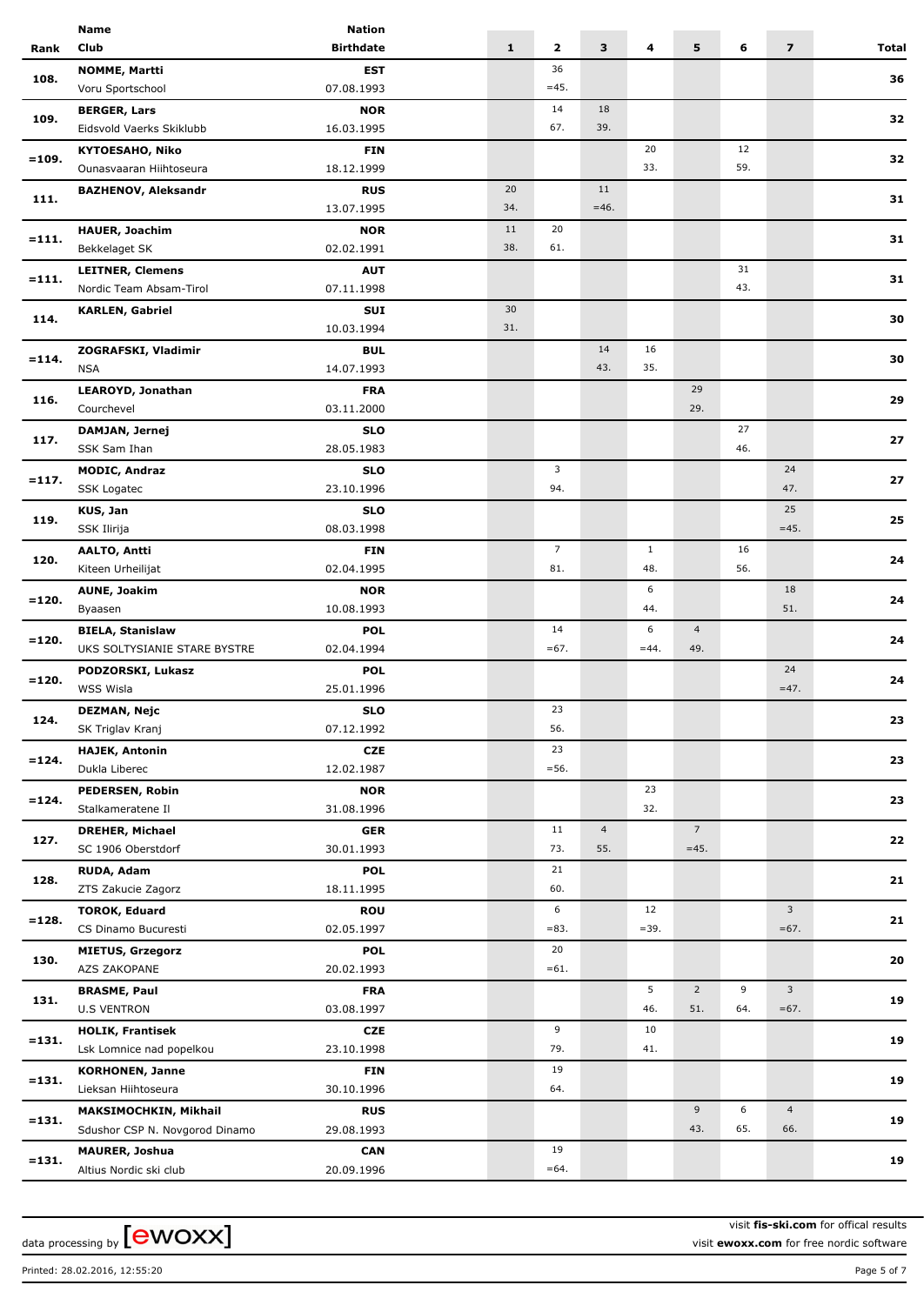|          | <b>Name</b>                                       | <b>Nation</b>            |                          |                |                |                |              |                |                         |                         |
|----------|---------------------------------------------------|--------------------------|--------------------------|----------------|----------------|----------------|--------------|----------------|-------------------------|-------------------------|
| Rank     | Club                                              | <b>Birthdate</b>         | $\mathbf{1}$             | $\mathbf{2}$   | 3              | 4              | 5            | 6              | $\overline{\mathbf{z}}$ | Total                   |
|          | NAKAMURA, Naoki                                   | <b>JPN</b>               |                          |                |                |                |              | 19             |                         |                         |
| $= 131.$ | Tokai Univ.                                       | 19.09.1996               |                          |                |                |                |              | 51.            |                         | 19                      |
|          | <b>RUPITSCH, Markus</b>                           | <b>AUT</b>               | $\mathbf{1}$             |                | 17             |                |              |                |                         |                         |
| 137.     | KSG Klagenfurt-Kaernten                           | 08.11.1997               | 48.                      |                | 40.            |                |              |                |                         | 18                      |
|          | <b>HOSODA, Shotaro</b>                            | JPN                      |                          |                |                |                |              | 16             |                         |                         |
| 138.     | Hokusho University Ski Club                       | 02.12.1991               |                          |                |                |                |              | $= 56.$        |                         | 16                      |
|          | <b>MAYLAENDER, Dominik</b>                        | <b>GER</b>               |                          | 16             |                |                |              |                |                         |                         |
| $= 138.$ | SC Degenfeld                                      | 20.03.1995               |                          | 66.            |                |                |              |                |                         | 16                      |
|          |                                                   | <b>GER</b>               |                          |                |                |                | 9            |                | $\overline{7}$          |                         |
| $= 138.$ | <b>SCHUBERT, Johannes</b><br>Sg Nickelhuette aue  | 04.04.1997               |                          |                |                |                | $=43.$       |                | $=62.$                  | 16                      |
|          |                                                   |                          |                          |                |                |                |              | 15             |                         |                         |
| 141.     | <b>NOUSIAINEN, Eetu</b>                           | <b>FIN</b>               |                          |                |                |                |              | 58.            |                         | 15                      |
|          | Puijo Ski club                                    | 29.04.1997               |                          |                |                |                |              |                |                         |                         |
| 142.     | <b>DESCHWANDEN, Gregor</b>                        | SUI                      |                          |                |                |                |              |                | 14                      | 14                      |
|          | Horw                                              | 27.02.1991               |                          |                |                |                |              |                | 57.                     |                         |
| 143.     | SOGARD, Jonas                                     | <b>NOR</b>               |                          | 11             |                |                |              |                |                         | 11                      |
|          | Nordbygda Loten                                   | 31.07.1996               |                          | $=73.$         |                |                |              |                |                         |                         |
| $= 143.$ | <b>STREITLER, Patrick</b>                         | <b>AUT</b>               | 11                       |                |                |                |              |                |                         | 11                      |
|          |                                                   | 17.04.1995               | $= 38.$                  |                |                |                |              |                |                         |                         |
| 145.     | <b>MORASSI, Andrea</b>                            | <b>ITA</b>               |                          | 9              |                |                |              |                |                         | 9                       |
|          | C.S. FORESTALE DELLO STATO                        | 30.08.1988               |                          | $=79.$         |                |                |              |                |                         |                         |
| $= 145.$ | PITEA, Sorin                                      | <b>ROU</b>               |                          |                |                |                |              |                | 9                       | 9                       |
|          | CS Dinamo Bucuresti                               | 09.07.1997               |                          |                |                |                |              |                | 61.                     |                         |
| 147.     | <b>ANTONISSEN, Lars</b>                           | <b>NED</b>               |                          | $\overline{4}$ |                |                |              |                | 3                       | $\overline{\mathbf{z}}$ |
|          |                                                   | 31.07.1995               |                          | 91.            |                |                |              |                | 67.                     |                         |
|          | <b>FRIBERG, Christian</b>                         | <b>USA</b>               |                          |                |                |                |              |                | $7\overline{ }$         |                         |
| $= 147.$ | St. Paul Ski Club                                 | 08.09.1994               |                          |                |                |                |              |                | 62.                     | $\overline{z}$          |
|          | <b>HAUKEDAL, Richard</b>                          | <b>NOR</b>               |                          |                | $7^{\circ}$    |                |              |                |                         |                         |
| $= 147.$ | Baekkelaget                                       | 31.08.1996               |                          |                | $=50.$         |                |              |                |                         | $\overline{\mathbf{z}}$ |
| $= 147.$ | <b>MUMINOV, Sabirzhan</b>                         | KAZ                      | 6                        |                |                |                | $\mathbf{1}$ |                |                         |                         |
|          |                                                   | 16.04.1994               | 42.                      |                |                |                | 52.          |                |                         | $\overline{\mathbf{z}}$ |
|          | SARDYKO, Alexander                                | <b>RUS</b>               | 5                        |                |                | $\overline{2}$ |              |                |                         |                         |
| $= 147.$ | Sdushor CSP N.Novgorod-Krasnoy                    | 08.05.1990               | 44.                      |                |                | 47.            |              |                |                         | $\overline{\mathbf{z}}$ |
|          | <b>HOFFMANN, Felix</b>                            | <b>GER</b>               |                          | 6              |                |                |              |                |                         |                         |
| 152.     | SWV Goldlauter                                    | 14.10.1997               |                          | 83.            |                |                |              |                |                         |                         |
|          | SUZUKI, Sho                                       | <b>JPN</b>               |                          |                |                |                |              | 6              |                         |                         |
| $= 152.$ | japan at home                                     | 20.04.1990               |                          |                |                |                |              | $=65.$         |                         | 6                       |
|          | <b>KORNILOV, Denis</b>                            | <b>RUS</b>               |                          | 5              |                |                |              |                |                         |                         |
| 154.     | Sdushor CSP N. Novgorod Dinamo                    | 17.08.1986               |                          | $= 86.$        |                |                |              |                |                         | 5                       |
|          |                                                   | <b>CZE</b>               |                          | 5              |                |                |              |                |                         |                         |
| $= 154.$ | <b>SAKALA, Filip</b><br>Tj Frenstat pod radhostem | 21.05.1996               |                          | $= 86.$        |                |                |              |                |                         | 5                       |
|          | <b>BRESADOLA, Davide</b>                          | <b>ITA</b>               |                          |                |                |                |              | $\overline{4}$ |                         |                         |
| 156.     | C.S. ESERCITO                                     | 10.09.1988               |                          |                |                |                |              | 68.            |                         | 4                       |
|          | <b>KLYMCHUK, Andrii</b>                           | <b>UKR</b>               |                          | $\overline{4}$ |                |                |              |                |                         |                         |
| $= 156.$ | Kremenets Ski School                              | 10.12.1994               |                          | $= 91.$        |                |                |              |                |                         | 4                       |
|          |                                                   |                          |                          | $\overline{4}$ |                |                |              |                |                         |                         |
| $= 156.$ | <b>MERILAEINEN, Eetu</b><br>Jyvaeskylae Ski club  | <b>FIN</b><br>19.04.1997 |                          | $= 91.$        |                |                |              |                |                         | 4                       |
|          |                                                   |                          |                          |                |                |                |              |                |                         |                         |
| $= 156.$ | <b>SHISHKIN, Vadim</b>                            | <b>RUS</b>               | $\overline{4}$<br>$=45.$ |                |                |                |              |                |                         | 4                       |
|          |                                                   | 02.11.1995               |                          |                |                |                |              |                |                         |                         |
| $= 156.$ | VALTA, Ossi-Pekka                                 | <b>FIN</b>               |                          |                | $\overline{4}$ |                |              |                |                         | 4                       |
|          | Lahden Hiihtoseura                                | 22.11.1991               |                          |                | $= 55.$        |                |              |                |                         |                         |
| 161.     | <b>VAENSKAE, Elias</b>                            | <b>FIN</b>               |                          | 3              |                |                |              |                |                         | 3                       |
|          | Lieksa Ski club                                   | 20.07.1996               |                          | $= 94.$        |                |                |              |                |                         |                         |
| 162.     | <b>HAHN, Julian</b>                               | <b>GER</b>               |                          |                |                |                |              |                | $\overline{2}$          | $\mathbf{2}$            |
|          | WSV Gruena                                        | 07.11.1997               |                          |                |                |                |              |                | 70.                     |                         |
| $= 162.$ | JARZABEK, Dawid                                   | <b>POL</b>               |                          | $\overline{2}$ |                |                |              |                |                         | $\mathbf{2}$            |
|          | TS Wisla Zakopane                                 | 03.03.1999               |                          | 96.            |                |                |              |                |                         |                         |

visit **fis-ski.com** for offical results visit **ewoxx.com** for free nordic software

Printed: 28.02.2016, 12:55:20 Page 6 of 7